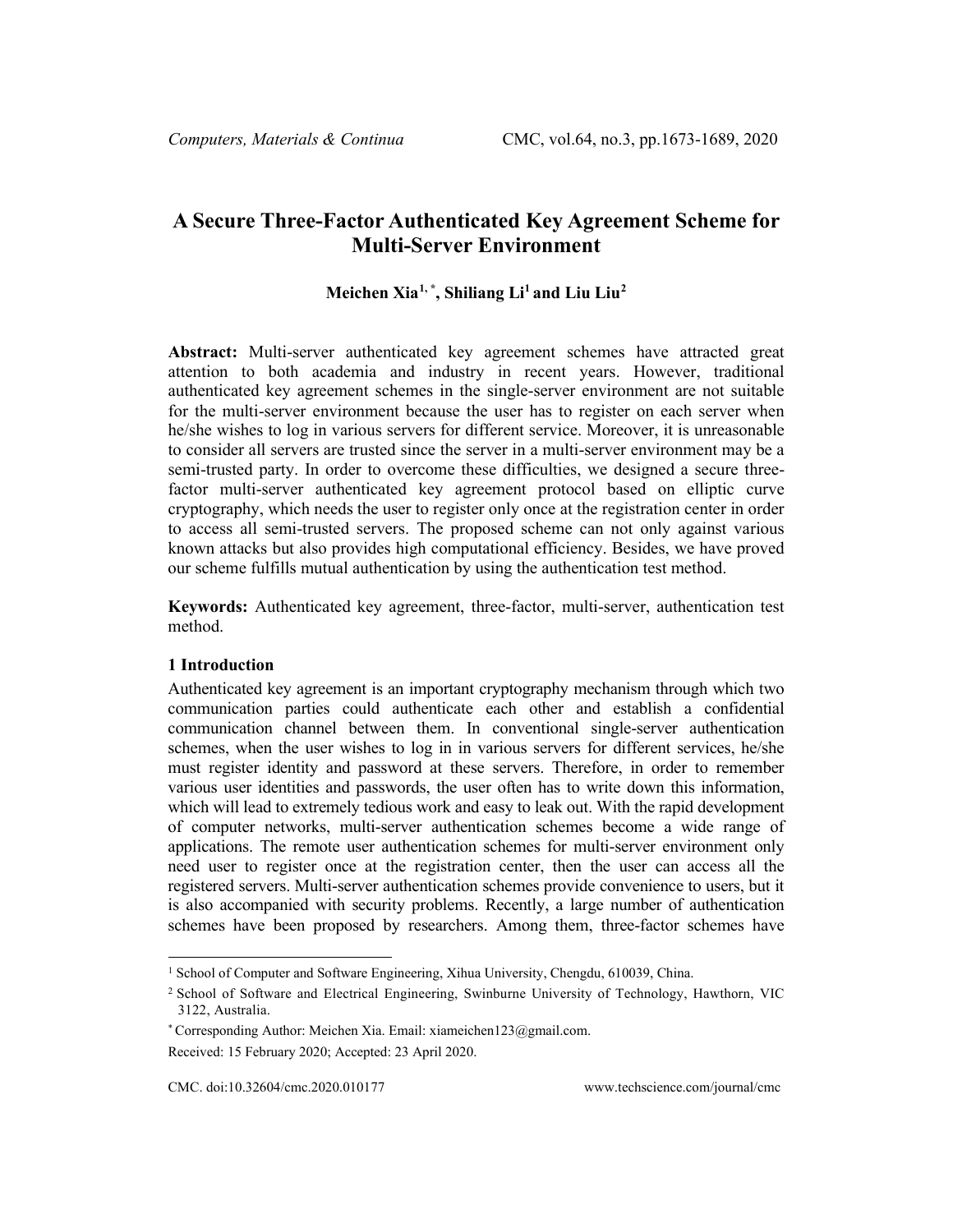gained significant attention due to their inherently reliable attributions [Mishra (2016); Yu, Wang, Gao et al. (2014)]. There are three factors generally admitted by human authentication, namely [Pointcheval and Zimmer (2008)], (1) something you know (as a secret password); (2) something you have (as an unclonable secure device with a secret key such as smart card); (3) something you are (like a biometric, for example, fingerprint, flaw print, iris). Combining the three factors in the protocol may increase the security of system since the adversary would have to break all of them in order to succeed.

In the last few years, many studies on the authentication protocol in single environment have been studied [Pointcheval and Zimmer (2008); Jiang, Khan, Lu et al. (2016); Wu, Xu, Kumari et al. (2015); Zhang, Zhang and Zhang (2015)]. However, these schemes cannot be efficiently applied for multi-server environment. Li et al. [Li, Lin and Hwang (2001)] firstly proposed multi-server authentication scheme based on password. Their scheme spends too much time on training and constructing neural networks. In addition, maintaining neural networks in every single server will also add up extra computation cost. Later, Lin et al. [Lin, Hwang and Li (2003); Tsaur, Wu and Lee (2004)] improved this scheme, but the efficiency is still low, and it is vulnerable to insider attack. Tsai [Tsai (2008)] proposed another scheme based on the nonce and hash function which does not need to store any verification table in the server and registration center. This scheme is also very efficient as compared with the above protocols because it does not use any symmetric and asymmetric encryption algorithm. However, it is also vulnerable to insider attack. In order to solve this problem, Tsaur et al. [Tsaur, Li and Lee (2012)] proposed another authenticated key agreement scheme based on self-verified timestamp technique. Nevertheless, all the schemes given above do not consider privacy for multi-server environment because identities used in the schemes are static. As a result, the leakage identities of users may reveal their movements and locations so as to influence their normal life [Gu, Yang and Yin (2018); He, Zeng, Xie et al. (2017); Yin, Ju, Yin et al. (2019)]. In order to solve this problem, Liao et al. [Liao and Wang (2007)] proposed a dynamic identity authentication scheme for the multi-server environment. This scheme is intended to resist various attacks such as reply attack, masquerade attack, anonymity and so on. Unfortunately, it is still vulnerable to insider attack, masquerade attack, server spoofing attack and registration center spoofing attack. Later, Hsiang et al. [Hsiang and Shih (2009)] proposed an improved scheme which has overcome the failing found in Liao and Wang's scheme, but it is vulnerable to server spoofing attack. Subsequently, Sood et al. [Sood, Sarje and Singh (2011); Lee, Lin and Chang (2011)] proposed enhanced schemes but in which some weakness have been discovered. To enhance security and provide perfect forward secrecy, Yoon et al. [Yoon and Yoo (2013)] firstly proposed three-factor authenticated key agreement protocol for multi-serve using ECC. Later on, Shen et al. [Shen, Gao, He et al. (2015)] demonstrated the vulnerability of Yoon et al.'s [Yoon and Yoo (2013)] scheme to insider attack, user impersonation attack and stolen smart card attack. To overcome these weaknesses, Shen et al. proposed a modified scheme. However, this scheme was found vulnerable to spoofing attack, wrong password detection mechanism in Li et al.'s recent study [Li, Wang, Shen et al. (2016)]. Then, Li et al. [Li, Wang, Shen et al. (2016)] proposed an improved scheme. Unfortunately, Li's scheme cannot resist to impersonation attack in the registration phase and server spoofing attack. Meanwhile, it does not consider user revocation. Most recently, Odelu et al. [Odelu, Das and Goswami (2015)] designed a secure three-factor multi-server authentication key agreement protocol, which can resist various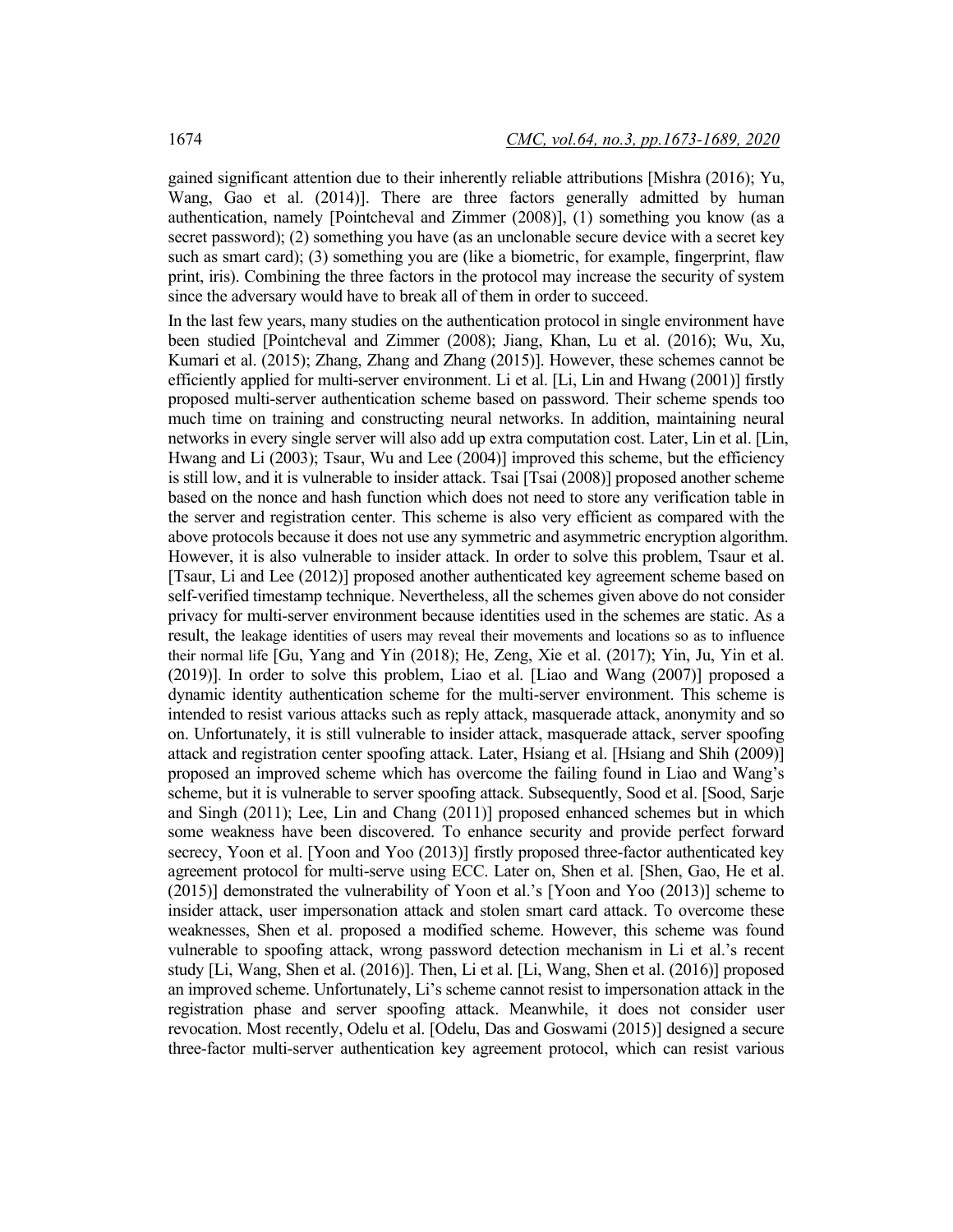attacks. However, their scheme is vulnerable to three-factor security. To address this issue, this paper proposed a secure three-factor authentication protocol for multi-server environment. The main contributions of this paper are listed below:

(1) Our proposed scheme can resist impersonation attack in registration phase, server spoofing attack, etc.

(2) Our proposed scheme can provide three-factor security, whereas Odelu's scheme has a weakness that three factors may leaked to adversary.

(3) The proposed scheme can provide security in strand space model, and is more secure but lower computational cost.

The rest of the article is arranged as follows: Section 2 is preliminary which gives theoretical basis. Section 3 gives our proposed scheme. Subsequently, we give security analysis of our scheme and discuss functionality and performance comparisons in Section 4. Finally, we draw the conclusion in Section 5.

# **2 Preliminary**

# *2.1 Notation*

The notations used in our proposed scheme are listed in Tab. 1.

| <b>Notation</b> | <b>Descriptions</b>                             |
|-----------------|-------------------------------------------------|
| $U_i$           | User $i$                                        |
| $ID_i$          | Unique identity of user <i>i</i>                |
| $PW_i$          | The password of user i                          |
| $T_i$           | Timestamp generated by entity i                 |
| $B_i$           | The biometric template of user $i$              |
| $S_i$           | <i>i</i> th server in the system                |
| $SID_i$         | Unique identity of <i>j</i> th server           |
| RC              | A trustworthy registration center               |
| $x, u_i$        | $RC$ 's secret key for user registration        |
| X               | $RC$ 's public key                              |
| $y, su_i$       | <i>RC</i> 's secret key for server registration |
| Ep(a,b)         | An elliptic curve                               |
| G               | Additive group of points of $Ep(a, b)$          |
| P               | A generator of $G$                              |
| h.              | One-way hash functions                          |
| (Gen, Rep)      | A fuzzy tractor for biometrics template         |

**Table 1:** Notations using throughout the paper

# *2.2 Security properties of authentication schemes*

Assume probabilistic polynomial-time (PPT) adversary A has controlled communication channel. Hence, A can intercept, insert, delete, or modify all transmitted message through the channel between users and server. Therefore, security properties discussed in published paper summarize as follows [Odelu, Das and Goswami (2015)].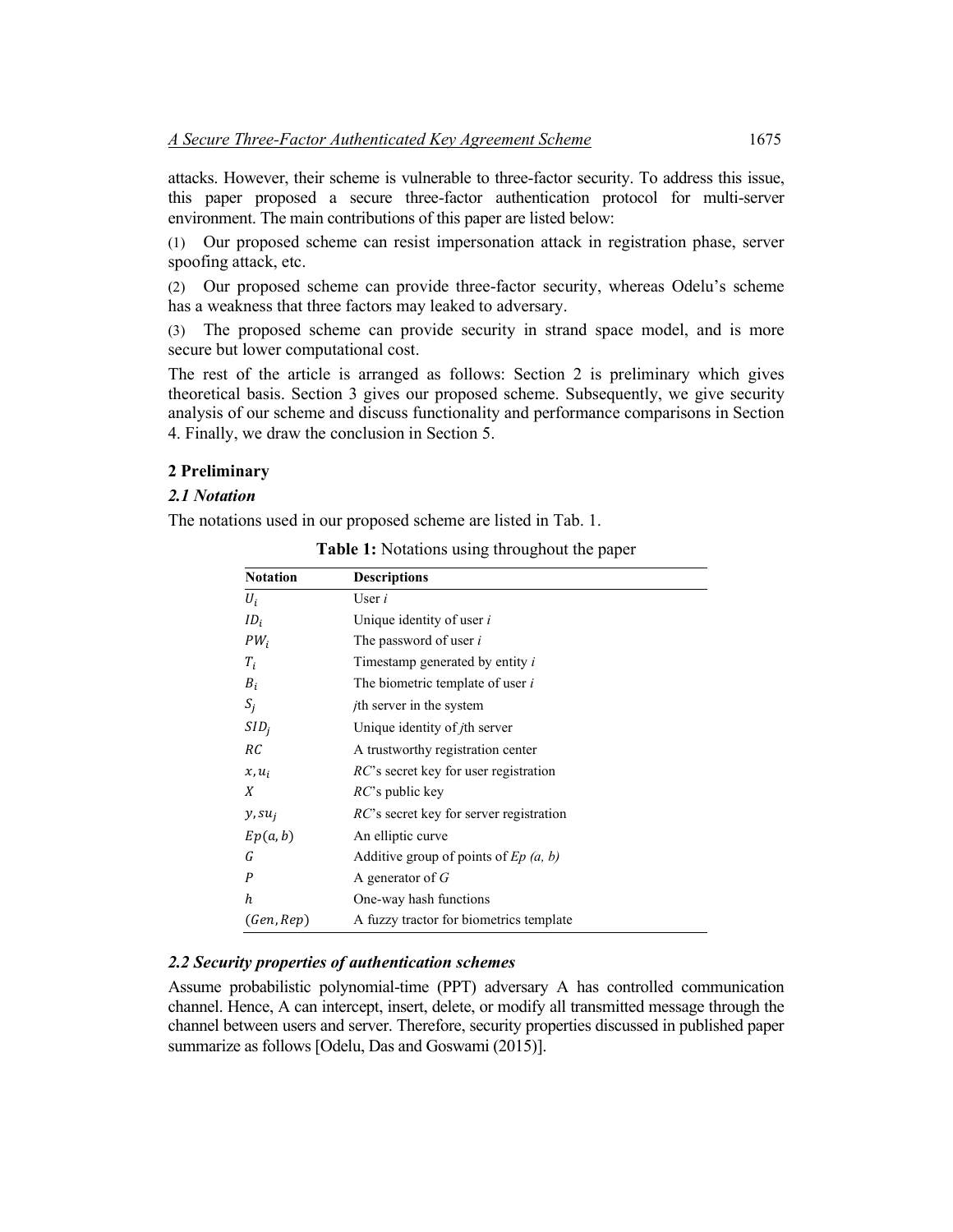-Impersonation attack is an attack in which an adversary successfully assumes the identity of one of the legitimate parties in the system. It is clear that resistant to impersonation attack is basic security request in multi-server authentication schemes.

-Spoofing attack is a situation in which an adversary successfully masquerades as another by falsifying data, thereby gaining an illegitimate advantage. In multi-server environment, user spoofing or server spoofing is not permitted.

-Assuming that an adversary has been obtained all the authentication factors of the user, he can impersonate the user to  $RC$  and server. But even in this case it is desirable to prevent the adversary from impersonating  $RC$  and server to the user. Therefore, resistant to threefactor compromise impersonation attack is necessary in the multi-server environment.

-A user who forgets password or an adversary inputs incorrect password in the login phase, although, he cannot login server successfully, it is a serious security pitfall which users mistake may cause the denial-of-service attack. Thus, the mistake in login phase should not outcome denial-of-service attack.

-A user who forgets password or an adversary inputs incorrect password in password update phase, if there is no password detection mechanism, the wrong password and its verification information will be used in later log in phase and cause denial-of-service attack. Moreover, once onetime mistake in password update phase, a valid user no longer login to the server using the same smart card. Therefore, multi-server authentication scheme should consider quickly detection mechanism so that avoiding denial-of-service attack in password update phase.

-Mutual authentication is a very important security feature for user authentication scheme, which allows any participant to authenticate the other participants.

-Perfect forward secrecy means that previously established session agreement key remains secure when the long-term key of the user, server and  $RC$  are disclosed. It is also a very important feature in multi-server authentication scheme.

# *2.3 Review of authentication test method*

Authentication test method verifies protocol security property using challenge response which is based on the strand space theory [Guttman and Fbrega (2000, 2002); Perrig and Song (2000)]. Compared with ideal and honest method, and the minimal component method in the strand space model, authentication test method can be simpler and more soundness. In this section, we give brief introduction of three theorems of authentication test method which are  $_0 \Rightarrow^+ n_1$  used to prove mutual authentication property.

i. *Authentication Test 1* Outgoing Test Proposition: Let C be a bundle,  $n_0, n_1 \in C$ , the edge  $n_0 \Rightarrow^+ n_1$  is outgoing test for a in  $t = h_k$  Then (1) there exist regular nodes  $m, m' \in \mathcal{C}$  such that t is component of node m, and the edge  $m \stackrel{\text{def}}{\Rightarrow} m'$  is a transforming edge for *a*.(2) Suppose in addition that *a* occurs only in  $t' = h'_k$  of node m', that  $t'$  is not a proper subterm of any regular component, and that  $K^{-1} \notin K_n$ . Then there is a negative node  $m^{\dagger}$  with  $t'$  as a component.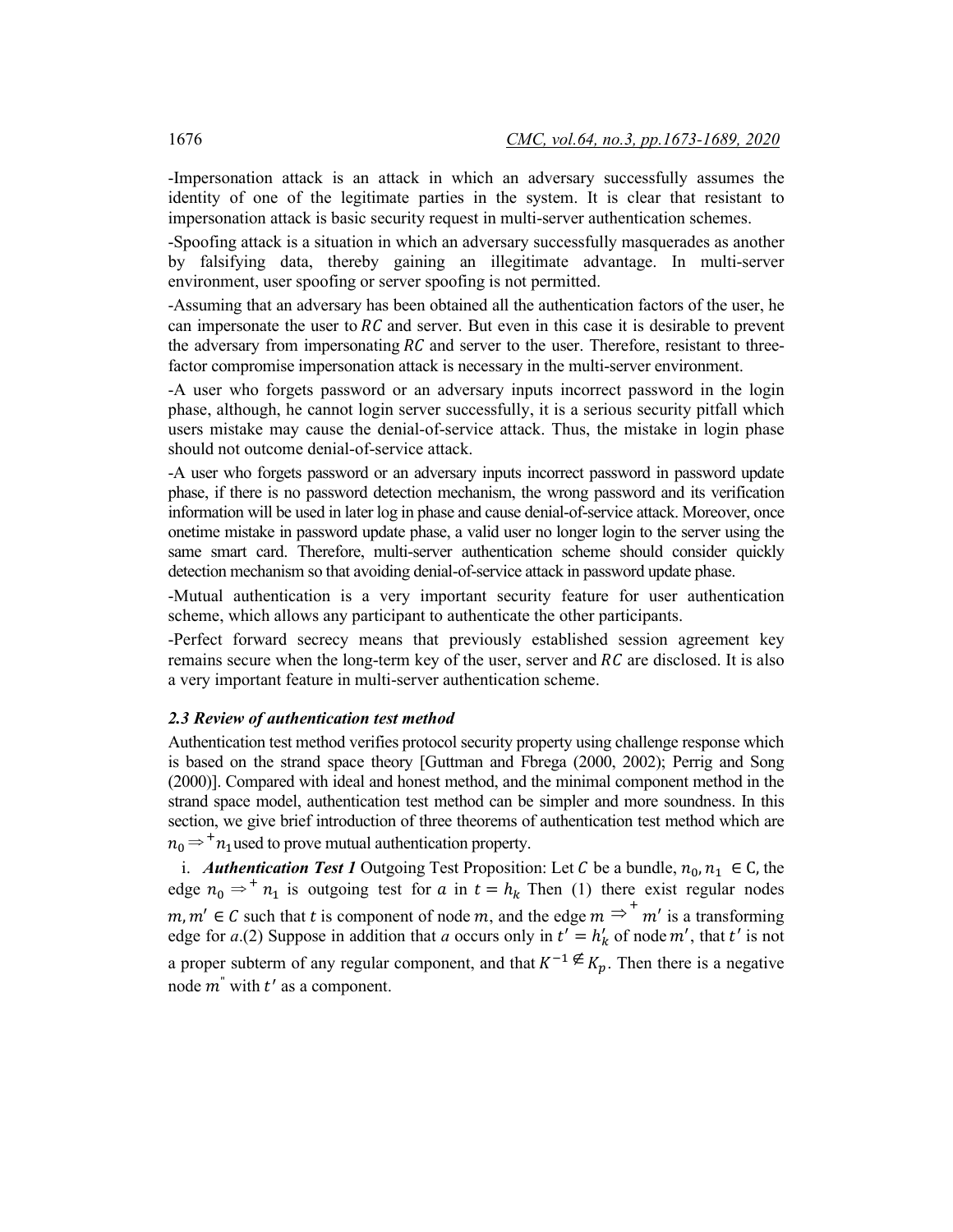ii. *Authentication Test 2* Incoming Test Proposition: Let C be a bundle,  $n_0, n_1 \in C$ , the edge  $n_0 \Rightarrow^+ n_1$  is incoming test for  $a$  in  $t = h_k$ . Then there exist  $m, m' \in C$  such that *t* is component of node  $m'$ , and the edge  $m \Rightarrow^+ m'$  is a transforming edge for *a*.

iii. *Authentication Test 3* Unsolicited Test Proposition: Let C be a bundle,  $n \in \mathbb{C}$  and n is unsolicited test for a in  $t = h_K$  then there exists regular positive node  $m \in \mathcal{C}$  such that  $t$  is component of node  $m$ .

#### **3 The proposed scheme**



**Figure 1:** Registration and authenticated key agreement phase of our scheme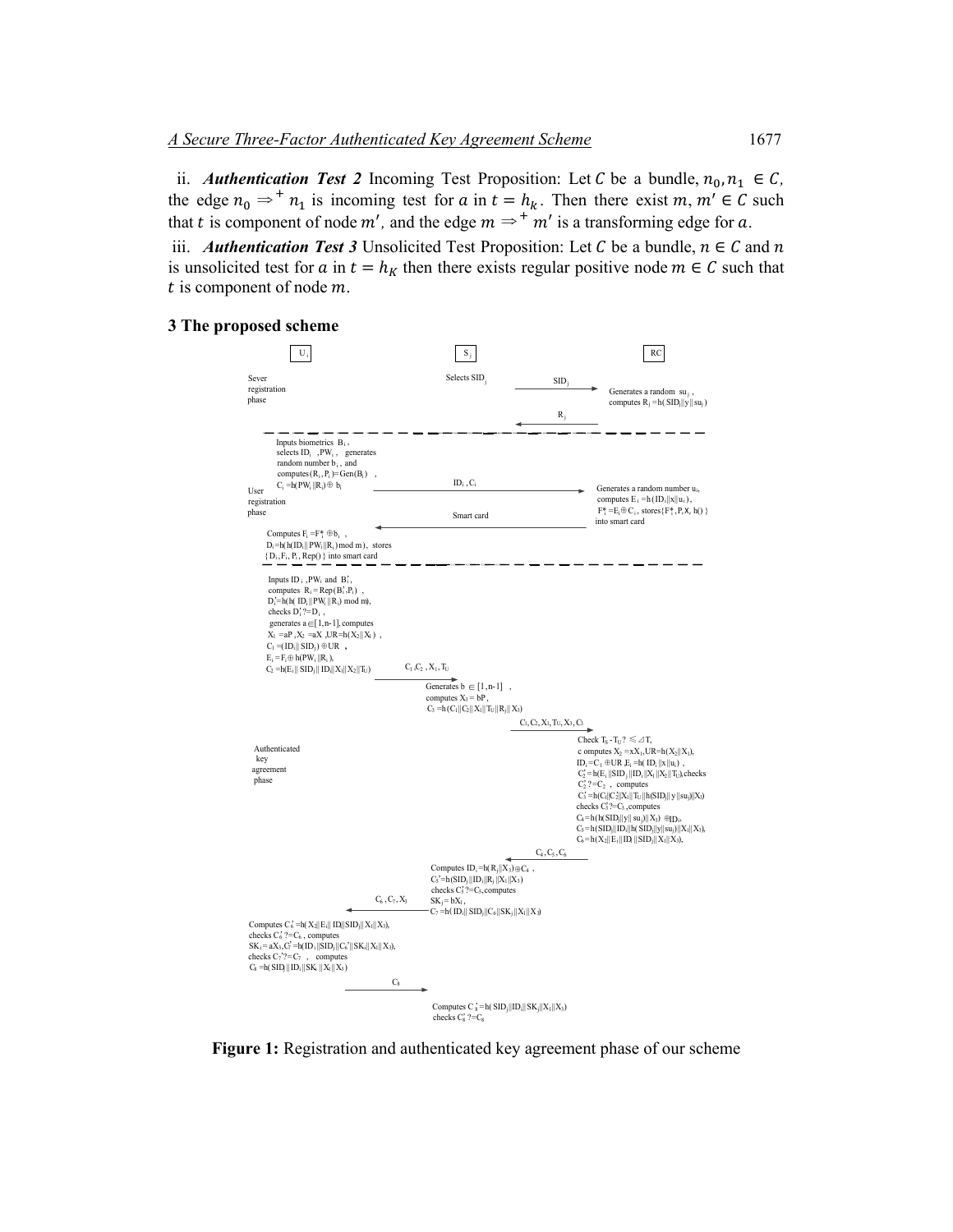This section will introduce our proposed scheme, which includes server registration phase, user registration phase, authenticated key agreement phase and password update phase. As shown in Fig. 1, the detail of our authenticated key agreement scheme is as follows.

# *3.1 Server registration phase*

A legal server  $S_i$  needs to request register to  $RC$ , the process of registration is given bellow:

(1)  $S_i$  chooses his identity  $SID_i$  and transmits it to RC through secure channel.

(2) Upon receiving the registration request,  $RC$  searches whether  $SID<sub>i</sub>$  exists in the server identity information table, if it exists,  $RC$  rejects this request. Otherwise,  $RC$ generates a random number  $su_i$ , and computers

$$
R_j = h(SID_j||y||su_j). \tag{1}
$$

Then *RC* updates the server identity information table with new entry  $SID_i$ ,  $su_i$ , and transmits secret parameter  $R_i$  to  $S_i$ .

(3) After receiving the  $R_i$  from  $RC$ ,  $S_i$  stores it secretly.

# *3.2 User registration phase*

When a user  $U_i$  wants to access services provided by the system, he/she needs to register in *RC* first. The process of registration is show in Fig. 1.

(1)  $U_i$  imprints his/her biometric template  $B_i$  through sensor, and selects identity  $ID_i$ and password  $PW_i$ . Then,  $U_i$  generates a random number  $b_i$  and computes

$$
(R_i, P_i) = Gen(B_i) \tag{2}
$$

$$
C_i = h(PW_i||R_i) \oplus b_i \tag{3}
$$

 $U_i$  transmits  $ID_i$ ,  $C_i$  to RC through a secure channel.

(2) After receiving the registration request, RC checks whether  $ID_i$  exists in the user information table, if it exists,  $RC$  reject this request. Otherwise,  $RC$  generates a random number  $u_i$ , and computes

$$
E_i = h(ID_i ||x||u_i)
$$
\n<sup>(4)</sup>

$$
F_i^* = E_i \oplus C_i \tag{5}
$$

After that, RC updates the user identity information table with new entry  $\{ID_i, U_i\}$  writes  ${F_i^*, P, X, h(\cdot)}$  into the smart card and transmits it to  $U_i$  via a secure channel.

$$
(3) \quad U_i \text{ computes}
$$

$$
F_i = F_i^* \oplus b_i \tag{6}
$$

$$
D_i = h(h(ID_i || PW_i || R_i) mod m)
$$
\n<sup>(7)</sup>

where *m* is medium number,  $2^8 \le m \le 2^{16}$ , which determines the capacity of the pool of the  $\langle ID_i, PW_i \rangle$  pair against off-line password guessing attack [Jiang, Khan, Lu et al. (2016)], Then  $U_i$  stores  $\{ID_i, F_i, P_i, Rep(\cdot)\}\$  into smart card, where  $F_i$  is to replace  $F_i^*$ , thus the smart card contains  $\{D_i, F_i, P_i, P, X, h(\cdot)\}.$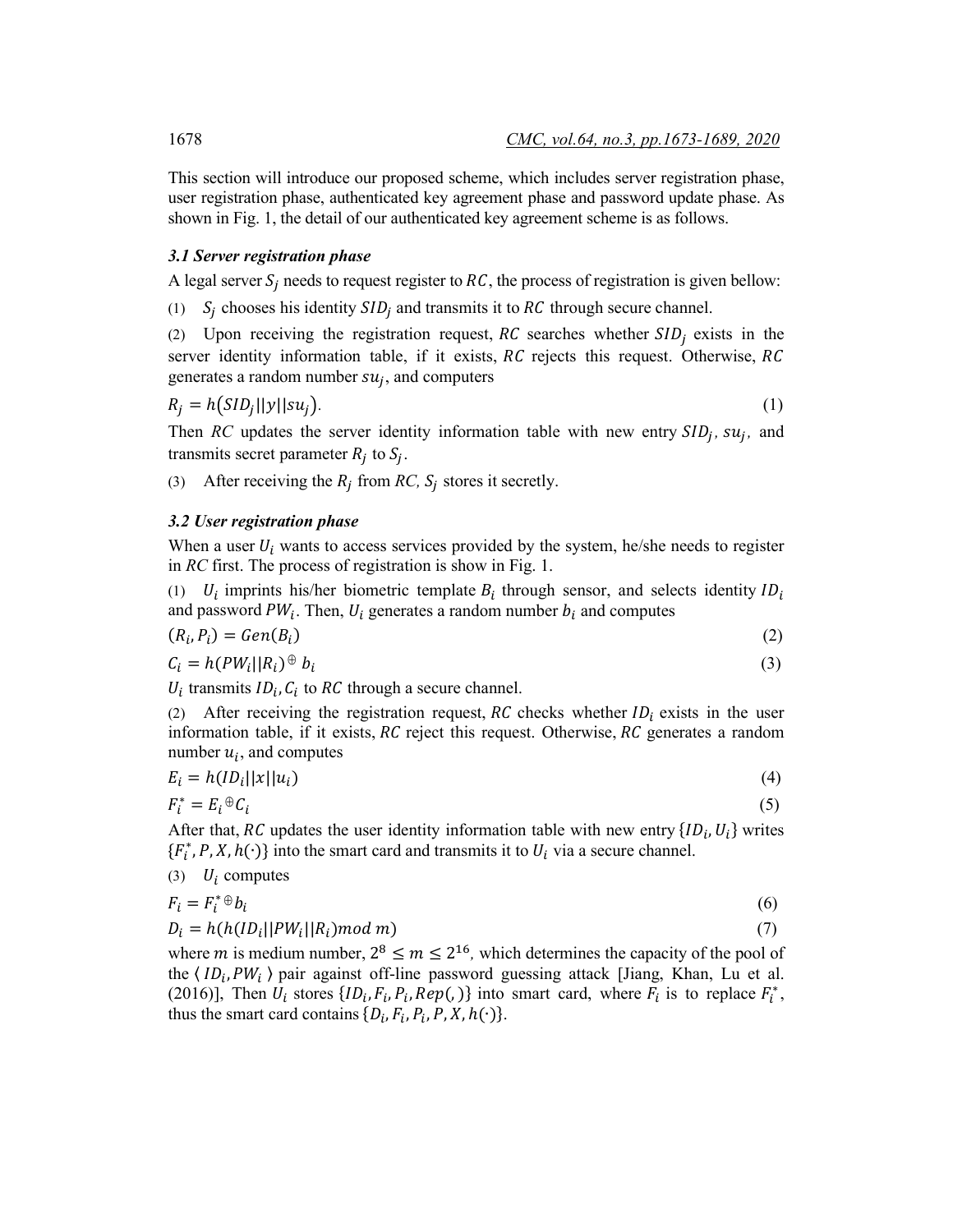#### *3.3 Authenticated key agreement phase*

If a user  $U_i$  wants to login  $S_j$ , the following steps are executed among  $U_i$ ,  $S_j$  and RC.

(1) 
$$
U_i
$$
 inputs  $ID_i$ ,  $PW_i$  and  $B_i$  into smart card. The smart card computes

$$
R'_i = Rep(B'_i, P_i) \tag{8}
$$

$$
D'_{i} = h(h(ID_{i}||PW_{i}||R'_{i}) \mod m)
$$
\n(9)

and checks whether  $D'_i$  equals to  $D_i$ . If not, smart card fails to authenticate user. The login request is rejected by smart card. Otherwise, the smart card randomly generates a integer  $a \in [1, n - 1]$ , and computes

$$
X_1 = aP \tag{10}
$$

$$
X_2 = aX \tag{11}
$$

$$
E_i = F_i \oplus h(PW_i||R'_i) \tag{12}
$$

$$
UR = h(X_2||X_1) \tag{13}
$$

$$
C_1 = (ID_i||SID_j)^{\oplus} UR \tag{14}
$$

$$
C_2 = h(E_i||SID_j||ID_i||X_1||X_2||T_U)
$$
\n(15)

where  $T_U$  is the timestamp of current system. Then  $U_i$  transmits message  $M_1 =$  $\{C_1, C_2, X_1, T_U\}$  to  $S_i$ .

(2) 
$$
S_j
$$
 generates a random number  $b \in [1, n-1]$ , and computes

$$
X_3 = bP \tag{16}
$$

$$
C_3 = h(C_1||C_2||X_1||T_U||R_j||X_3))
$$
\n(17)

Then S<sub>i</sub> transmits message  $M_2 = \{C_1, C_2, X_1, T_U, X_3, C_3\}$  to *RC*.

(3) After receiving message, RC verifies whether  $T_s - T_u < \Delta T$  hold, where  $T_s$  is the message receiving time, and  $\Delta T$  is time threshold. If it is not hold, it means that the session is invalid and  $RC$  rejects this session. Otherwise,  $RC$  computes

$$
X_2 = xX_1 \tag{18}
$$

$$
UR = h(X_2||X_1) \tag{19}
$$

$$
IDi||SIDj = C1 \oplus UR
$$
\n(20)

$$
E_i = h(ID_i ||x||u_i)
$$
\n(21)

$$
C_2' = h(E_i||SID_j||ID_i||X_1||X_2||T_U)
$$
\n(22)

and checks whether  $C_2$  equals to  $C_2$ , if they are not equal, RC fails to authenticate user  $U_i$ and the session is terminated. Otherwise,  $RC$  verifies  $U_i$  successful. After that,  $RC$ computes

$$
C_3' = h(C_1||C_2'||X_1||T_U||h(SID_j||y||su_j)||X_3)
$$
\n(23)

and checks whether  $C_3'$  equals to  $C_3$ , if they are not equal, RC fails to authenticate server  $S_i$ , and the session is terminated. Otherwise, RC verifies  $S_i$  successful. Next, RC computes

$$
C_4 = h(h(SID_j||y||su_j)||X_3)^{\oplus}ID_i
$$
\n
$$
(24)
$$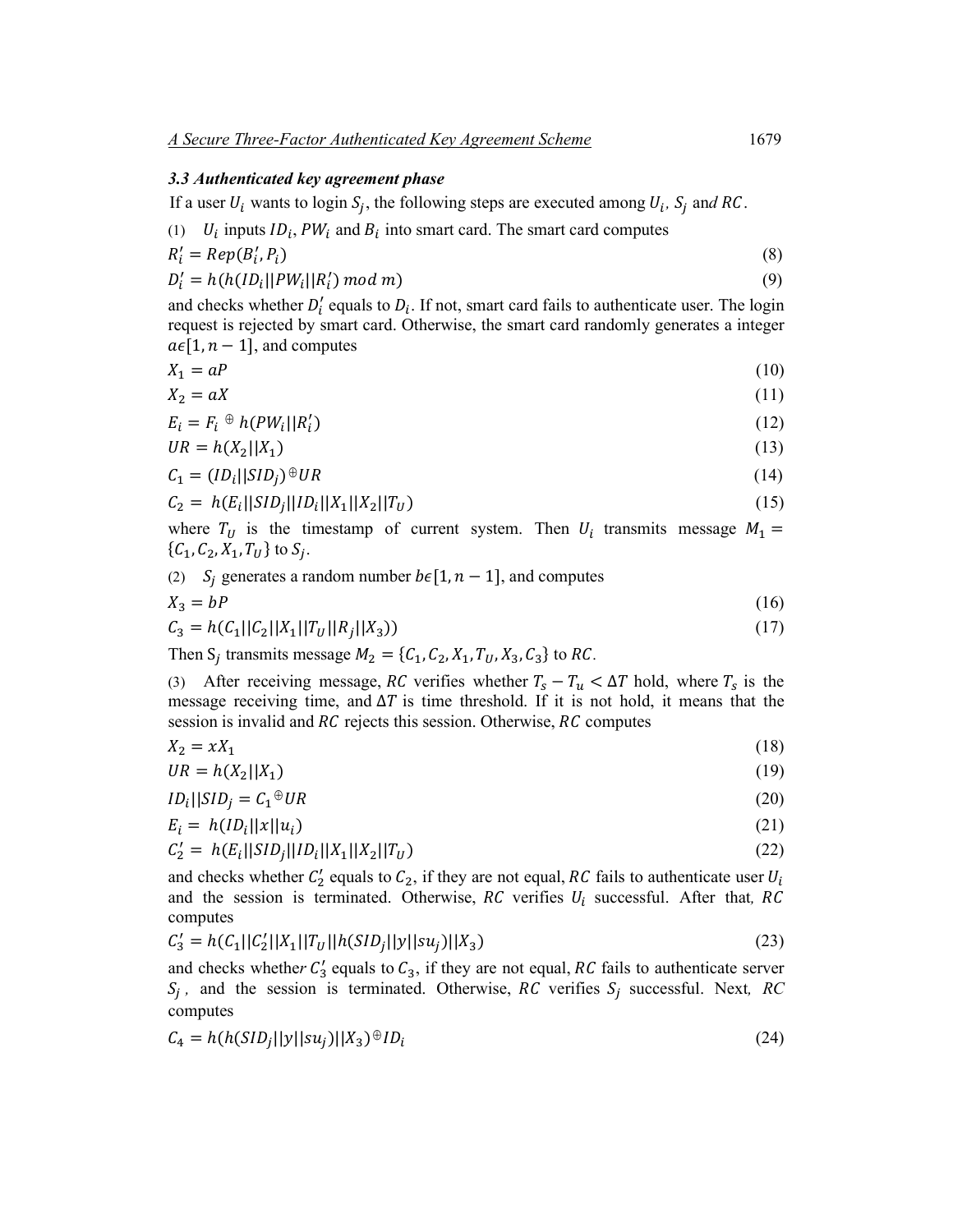$$
C_5 = h(SID_j||ID_i||h(SID_j||y||su_j)||X_1||X_3)
$$
\n(25)

$$
C_6 = h(X_2||E_i||ID_i||SID_j||X_1||X_3)
$$
\n(26)

and transmits 
$$
M_3 = \{C_4, C_5, C_6\}
$$
 to  $S_j$ .

(4) After  $S_i$  receives message from  $RC$ ,  $S_i$  computes

$$
ID_i = h(R_j \mid |X_3) \oplus C_4 \tag{27}
$$

$$
C_5' = h(SID_j||ID_i||R_j||X_1||X_3)
$$
\n(28)

and checks whether  $C'_5$  equals to  $C_5$ . If not,  $S_j$  fails to authenticate server RC, and the session is terminated. Otherwise,  $S_j$  verifies RC, successful. Then  $S_j$  computes the session key

$$
SK_j = bX_1 \tag{29}
$$

$$
C_7 = h(ID_i || SID_j ||C_6||SK_j ||X_1||X_3)
$$
\n(30)

and transmits  $M_4 = \{C_6, C_7, X_3\}.$ 

(5) When  $U_i$  receives message from  $S_i$  computes

$$
C'_6 = h(X_2||E_i||ID_i||SID_j||X_1||X_3)
$$
\n(31)

and checks whether  $C'_6$  equals to  $C_6$ , if they are not equal,  $U_i$  fails to authenticate  $RC$ , and the session is terminated. Otherwise,  $U_i$  verifies RC successful. Next,  $U_i$  computes the session key

$$
SK_i = aX_3 \tag{32}
$$

$$
C_7' = h(ID_i || SID_j || C_6' ||SK_i || X_1 || X_3)
$$
\n(33)

and checks whether  $C_7$  equals to  $C_7$ . If not,  $U_i$  fails to authenticate  $S_j$ , and the session is terminated. Otherwise,  $U_i$  verifies  $S_j$  successful. Then  $U_i$  computes

$$
C_8 = h(SID_j||ID_i||SK_i||X_1||X_3)
$$
\n(34)

and transmits it to  $S_i$ .

$$
(6) S_j computes
$$

 $S'_8 = h(SID_j||ID_i||SK_j||X_1||X_3)$  (35)

and checks whether  $C'_8$  equals to  $C_8$ . If not,  $S_j$  fails to authenticate user, and the session is terminated. Otherwise,  $S_i$  verifies user successful.

# *3.4 Password update phase*

When a user  $U_i$  wants to update password, he/she should run as follows:

(1)  $U_i$  inputs  $ID_i$ ,  $PW_i$  and  $B_i$  into smart card. The smart card computes

$$
R'_i = Rep(B'_i, P_i),\tag{36}
$$

$$
D'_i = h(h(ID_i || PW_i || R'_i) mod m)
$$
\n(37)

and checking whether  $D'_i$  equals to  $D_i$ , if they are not equal, the smart card fails to authenticate user, and rejects the request of password update. Otherwise  $U_i$  inputs a new password  $PW_i^*$ .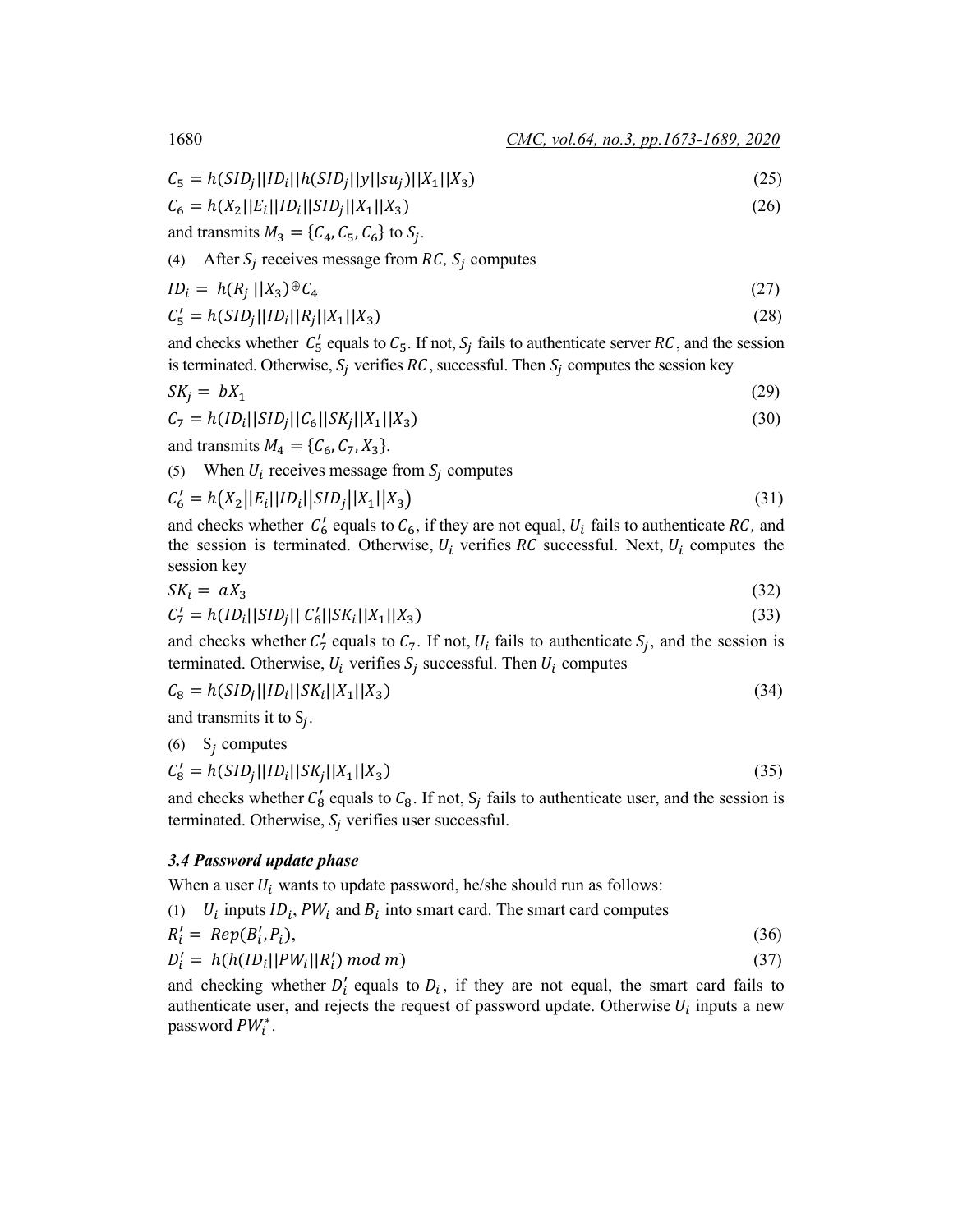(2) The smart card computes

$$
D_i^* = h(h(ID_i || PW_i^* || mod m)
$$
\n<sup>(38)</sup>

$$
F_i^* = F_i \oplus h(PW_i||R_i') \oplus h(PW_i^*||R_i') \tag{39}
$$

Finally,  $D_i^*$  and  $F_i^*$  are stored in the smart card to replace  $D_i$  and  $F_i$  respectively.

### **4 Security analysis and performance comparisons**

## *4.1 The proof of authentication based on authentication test method*

The process of our improved scheme is as follow.

Step 1  $U_i \rightarrow S_i : C_1, C_2, X_1, T_U$ 

Step 2  $S_i \rightarrow RC : C_1, C_2, X_1, T_{II}, X_3, C_3$ 

Step 3 RC  $\to S_i : C_4, C_5, X_6$ 

Step 4  $S_i \to U_i : C_6, C_7, X_3$ 

Step 5  $U_i \rightarrow S_i : C_8$ 

where  $X_1$  in Eq. (10),  $X_2$  in Eq. (11),  $E_i$  in Eq. (12), UR in Eq. (13),  $C_1$  in Eq. (14),  $C_2$  in Eq. (15), C<sub>3</sub> in Eq. (17), C<sub>4</sub> in Eq. (24), C<sub>5</sub> in Eq. (25), C<sub>6</sub> in Eq. (26), C<sub>7</sub> in Eq. (30), C<sub>8</sub> in Eq. (34). In our scheme,  $E_i$  in Eq. (4) is the secret parameter sharing by  $U_i$  and RC and R<sub>i</sub> in Eq. (1) is the secret parameter sharing by  $S_i$  and RC. x and X are private secret key and public key of RC respectively.  $X_2$  is the agreement session key between  $U_i$  and RC. S $K_i$ and  $SK_i$  are the agreement session key between  $U_i$  and  $S_i$ .  $X_1$  and  $X_3$  are fresh temporary public keys.  $h(k||m)/h(k||m)/h(m_1||k||m_2)$  denote the hash value of message  $k||m/$  $|k||m/m_1|| k||m_2$ . Assuming k is a secret parameter shared by  $U_i$  and RC or  $S_i$  and RC, nobody is able to compute hash value expect who has learned the secret parameter  $k$ . It is obviously that this situation is equal to  ${m}_{k}$  in the authentication test method.

Let  $(\Sigma, P)$  be an infiltrated strand space, the strands space model given in Fig. 2. ( $\Sigma$ , P) is an our improved scheme space if  $\Sigma$  have four kinds of strands.

(1) Penetrator strands.

(2) User strands with trace User  $[ID_i, SID_j, X, X_1, X_3, T_U, E_i, R_i]$ , defined to be  $\langle +\{C_1, C_2, X_1, T_U\}, -\{C_6, C_7, X_3\}, +\{C_8\} \rangle.$ 

(3) Server strands with trace Ser  $[ID_i, SID_j, X, X_1, X_3, T_U, E_i, R_j]$  defined to be 〈−{ <sup>1</sup>, <sup>2</sup>,1, }, +� <sup>1</sup>, <sup>2</sup>,1, , , 3, 3�, −{ <sup>4</sup>, <sup>5</sup>, <sup>6</sup>}, +{ <sup>6</sup>, <sup>7</sup>,3},〉 ,

$$
0e \quad (-\{c_1, c_2, x_1, t_{U}\}, +\{c_1, c_2, x_1, t_{U}, S_{1}D_{j}, x_3, c_3\}, -\{c_4, c_5, c_6\}, +\{c_6, c_7, x_3\}, )
$$

(4) RC strands with trace  $[ID_i, SID_j, X, X_1, X_3, T_U, E_i, R_i]$ , defined to be  $\langle -\{C_1, C_2, X_1, T_U, SID_j, X_3, C_3\}, +\{C_4, C_5, C_6\} \rangle.$ 

The users guarantees. We suppose:

(1)  $\Sigma$  is our improved scheme space. C is a buddle containing a user's strand  $S_i$  with trace  $S_i \in \text{User}[ID_i, SID_j, X, X_1, X_3, T_U, E_i, R_j]$ , and the C – height is 3.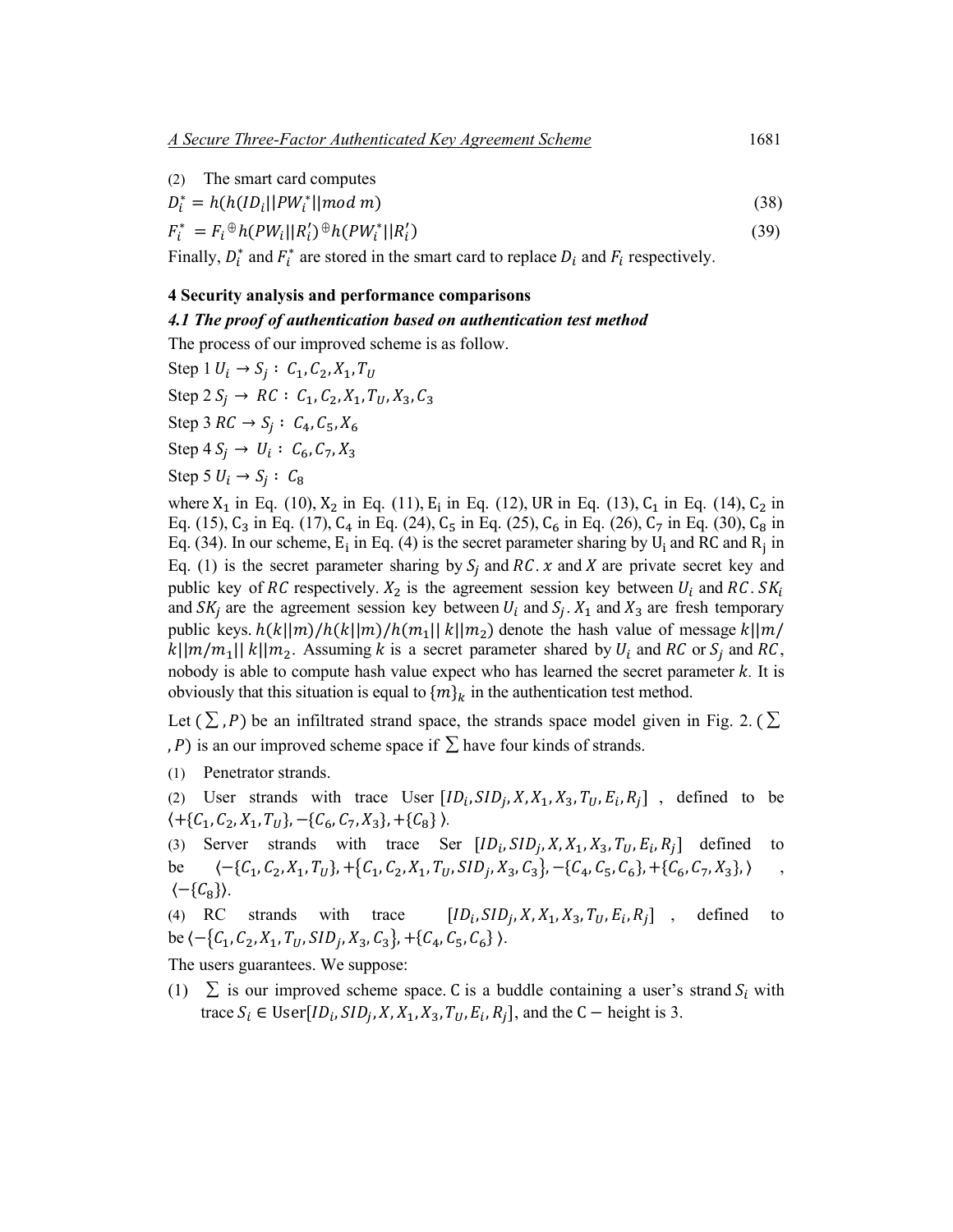

**Figure 2:** The strands space model of our scheme

- (2)  $E_i \nsubseteq K_p, SK_i \nsubseteq K_p, SK_j \nsubseteq K_p$ .
- (3)  $X_1, X_3$  is uniquely originating in  $\Sigma$ .

*Lemma 1* (User authenticate  $RC$ ): The user can authenticate  $RC$  if the bundle contains RC's stand with trace  $S_R \in RC[ID_i, SID_j, X, X_1, X_3, T_U, E_i, R_j]$ , and the C –height is 2.

*Proof***:** According to our improved scheme protocol space,  $X_1$  is uniquely originating at node  $\langle S_i, 1 \rangle$  in  $\Sigma$ . The edge  $\langle S_i, 1 \rangle \Rightarrow \langle S_i, 2 \rangle$  is a transformed edge for  $X_1$ , and  $E_i \notin K_p$ , then the edge  $\langle S_i, 1 \rangle \Rightarrow \langle S_i, 2 \rangle$  is an incoming test for  $X_1$  in  $h(X_2||E_i||ID_i||SID_j||X_1||X_2)$ .  $h(X_2||E_i||ID_i||SID_j||X_1||X_3)$  is a test component for  $X_1$ . According to the incoming test proposition, there exist regular nodes  $m, m' \in C$  such that proposition, there exist regular nodes  $m, m' \in C$  such that  $h(X_2||E_i||ID_i||SID_j||X_1||X_3)$  is a component of m', and the edge  $m \Rightarrow^+ m'$  is a transforming edge for  $X_1$ . Thus, the transforming edge  $m \Rightarrow^+ m'$  must be  $\langle S_i, 1 \rangle \Rightarrow$  $\langle S_i, 2 \rangle$ , and  $S_i$  has C –height 2. This proves that the user successfully authenticates RC in our improved protocol space.

*Lemma 2* (User authenticate Server): The user can authenticate a server if the bundle contains the server's stand with trace  $S_j \in Ser[ID_i, SID_j, X, X_1, X_3, T_U, E_i, R_j]$ , and the C – height is 5.

*Proof***:** According to our improved scheme protocol space,  $X_1$  is uniquely originating at node $\langle S_i, 1 \rangle$  in  $\Sigma$ . The edge  $\langle S_i, 1 \rangle \Rightarrow \langle S_i, 2 \rangle$  is a transformed edge for  $X_1$ , and  $SK_i \notin \mathbb{R}$  $K_p, SK_j \notin K_p$ , then the edge  $\langle S_i, 1 \rangle \Rightarrow \langle S_i, 2 \rangle$  is an incoming test for  $X_1$  in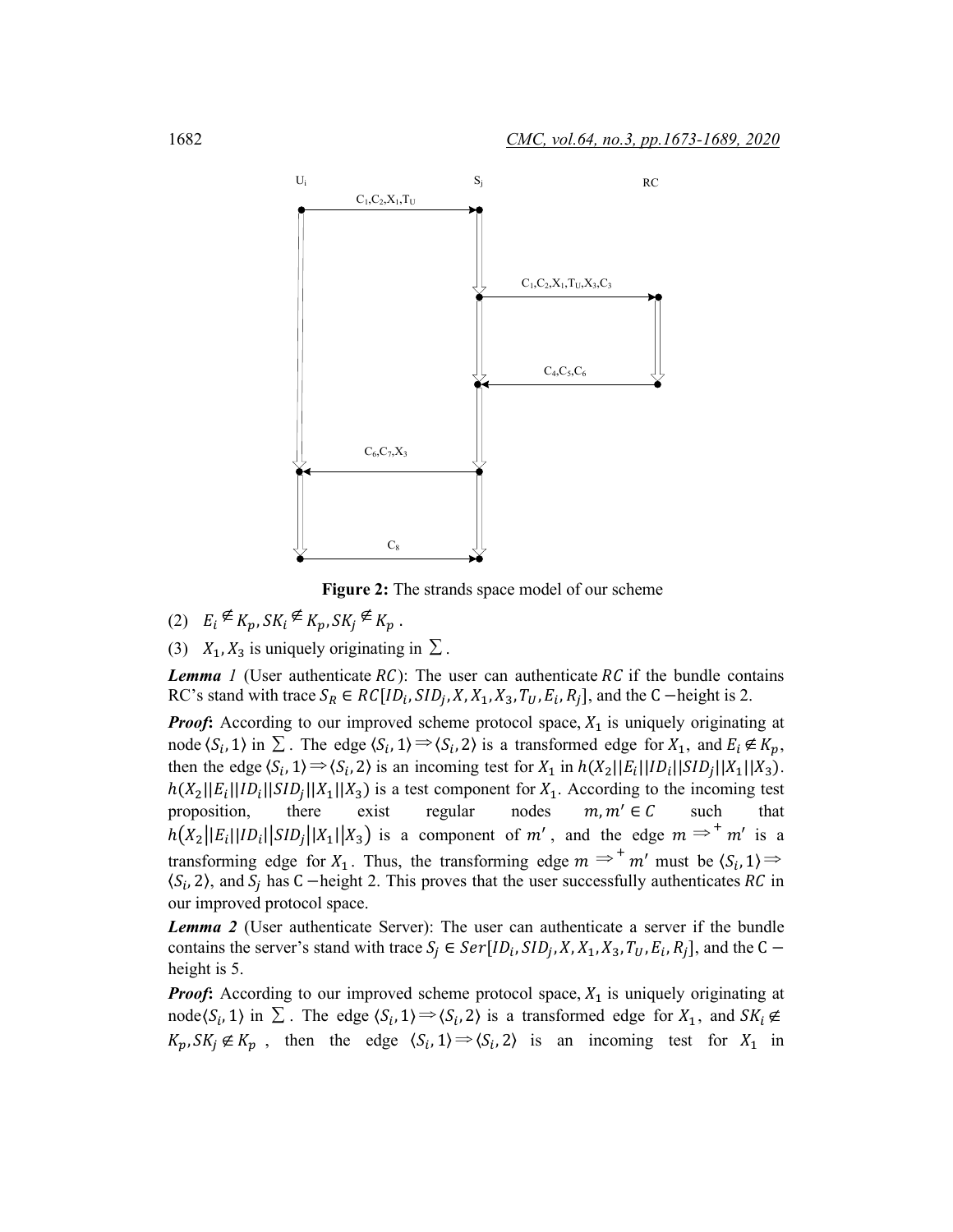$h(ID_i|| SID_j||C_6||SK_i||X_1||X_3)$ .  $h(ID_i||SID_j||C_6||SK_i||X_1||X_3)$  is test component for  $X_1$ . According to incoming test proposition, there exist regular nodes  $m, m' \in C$  such that  $h(ID_i||SID_j||C_6||SK_j||X_1||X_3)$  is a component of m', and the edge  $m \Rightarrow^+ m'$  is a transforming edge for  $X_1$ . Thus, the transforming edge  $m \Rightarrow^+ m'$ , must be  $\langle S_i, 1 \rangle \Rightarrow$  $\langle S_i, 2 \rangle$ , and  $S_j$  has C – height 5. This proves that the user successfully authenticates server in our improved protocol space.

*Lemma 3 (RC* authenticate user):  $RC$  can authenticate a user if the bundle contains the user's stand with trace  $S_i \in User[ID_i, SID_j, X, X_1, X_3, T_U, E_i, R_j]$ , and C –height is 3.

*Proof***:** According to our improved scheme protocol space  $X_1$  is uniquely originating at node  $\langle S_i, 1 \rangle$  in  $\Sigma$ . Because  $E_i \notin K_p$ , then the node  $\langle S_i, 1 \rangle$  is an unsolicited Test for  $X_1$  in  $h(E_i||SID_i||ID_i||X_1||X_2||T_U)$ .  $h(E_i||SID_i||ID_i||X_1||X_2||T_U)$  is test component for  $X_1$ . According to unsolicited Test Proposition, there exist regular nodes such that  $h(E_i||SID_j||ID_i||X_1||X_2||T_U)$  is a component of m. Thus, the node m must be  $\langle S_i, 1 \rangle$ , and  $S_i$  has C − height 3. This proves that RC successfully authenticates the user in our improved protocol space. The servers guarantees, suppose:

(1)  $\Sigma$  is our improved scheme space, and C is a bundle containing a server's strand  $S_j$ with trace  $S_i \in Server[ID_i, SID_j, X, X_1, X_3, T_U, E_i, R_j]$  and the C –height is 3.

(2)  $R_i \notin K_p$ ,  $SK_i \notin K_p$ ,  $SK_j \notin K_p$ .

(3)  $X_1, X_3$  is uniquely originating in  $\Sigma$ .

*Lemma 4* (server authenticate  $RC$ ): The server can authenticate  $RC$  if the bundle contains *RC*'s stand with trace  $S_R \in RC[ID_i, SID_j, X, X_1, X_3, T_U, E_i, R_j]$ , and the C –height is 2.

*Proof***:** According to our improved scheme protocol space,  $X_3$  is uniquely originating at node  $\langle S_i, 1 \rangle$  in  $\Sigma$ . The edge  $\langle S_j, 1 \rangle \Rightarrow \langle S_j, 2 \rangle$  is a transformed edge for  $X_3$ , and  $R_j \notin K_p$ , then the edge  $\langle S_j, 1 \rangle \Rightarrow \langle S_j, 2 \rangle$  is an incoming test for  $X_3$  in  $h(SID_j||ID_i||R_j||X_1||X_3)$ .  $h(SID<sub>i</sub>||ID<sub>i</sub>||R<sub>i</sub>||X<sub>1</sub>||X<sub>3</sub>)$  is test component for  $X<sub>3</sub>$ . According to incoming test proposition, there exist regular nodes  $m, m' \in C$  such that  $h(SID_i||ID_i||R_i||X_1||X_2)$  is a component of m', and the edge  $m \Rightarrow^+ m'$  is a transforming edge for  $X_1$ . Thus, the transforming edge  $m \Rightarrow^+ m'$  must be  $\langle S_j, 1 \rangle \Rightarrow \langle S_j, 2 \rangle$ , and  $S_j$  has C – height 5. This proves that the server successfully authenticates  $RC$  in our improved protocol space.

*Lemma 5* (server authenticate user): The server can authenticate a user if the bundle contains server's stand with trace  $S_i \in User[ID_i, SID_j, X, X_1, X_3, T_U, E_i, R_i]$ , and the C – height is 3.

*Proof***:** According to our improved scheme protocol space,  $X_3$  is uniquely originating at node $\langle S_j, 1 \rangle$  in  $\Sigma$ . The edge  $\langle S_j, 1 \rangle \Rightarrow \langle S_j, 5 \rangle$  is a transformed edge for  $X_3$ , and  $SK_i \notin K_p$ ,  $SK_j \notin K_p$ , then the edge  $\langle S_j, 1 \rangle \Rightarrow \langle S_j, 5 \rangle$  is an incoming test for  $X_3$  in  $h(SID_j||ID_i||SK_i||X_1||X_3)$  .  $h(SID_j||ID_i||SK_i||X_1||X_3)$  is test component for  $X_3$ . According to incoming test proposition, there exist regular nodes  $m, m' \in C$  such that  $h(SID_j||ID_i||SK_i||X_1||X_3)$  is a component of m', and the edge  $m \Rightarrow^+ m'$  is a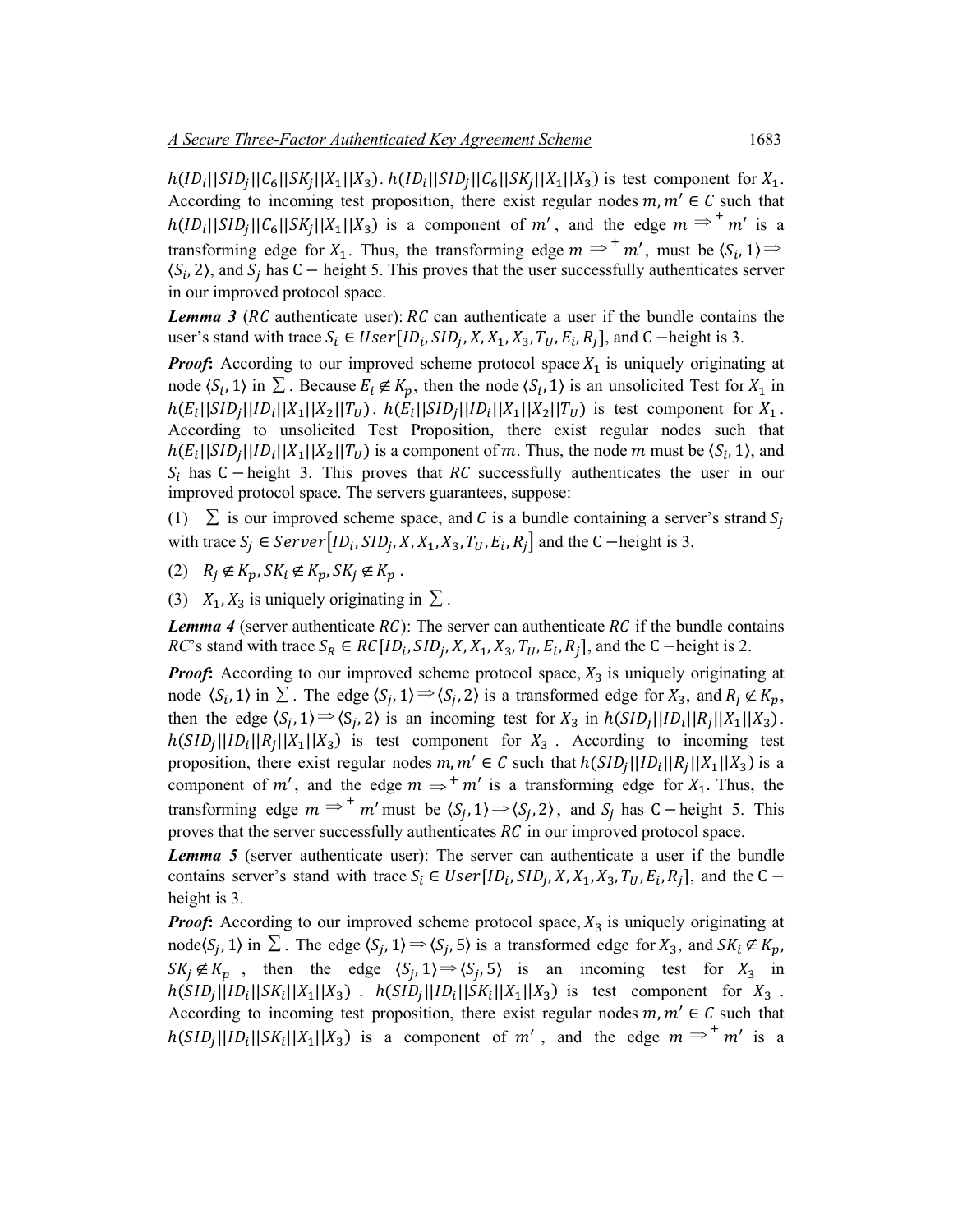transforming edge for  $X_1$ . Thus, the transforming edge  $m \Rightarrow^+ m'$  must be  $\langle S_j, 1 \rangle \Rightarrow$  $\langle S_i, 5 \rangle$ , and  $S_i$  has C –height 3. This proves that the server successfully authenticates the user in our improved protocol space.

**Lemma 6** (RC authenticate server): RC can authenticate user if buddle contain user's stand with trace  $S_i \in Server[ID_i, SID_j, X, X_1, X_3, T_U, E_i, R_j]$ , and the C –height is 5.

*Proof***:** According to our improved scheme protocol space  $X_3$  is uniquely originating at node  $\langle S_j, 1 \rangle$  in  $\Sigma$ . Because  $R_j \notin K_p$ , then the node  $\langle S_i, 1 \rangle$  is an unsolicited Test for  $X_3$  in  $h(C_1||C_2||X_1||T_U||R_i||X_3)$ .  $h(C_1||C_2||X_1||T_U||R_i||X_3)$  is test component for  $X_3$ . According to unsolicited Test Proposition, there exist regular nodes such that  $h(C_1||C_2||X_1||T_U||R_i||X_3)$  is a component of m. Thus, the node m must be  $\langle S_i, 1 \rangle$ , and  $S_i$ has C  $-$ height 5. This proves that  $RC$  successfully authenticates server in our improved protocol space.

*Theorem 1* (Mutual Authentication): In our proposed protocol, if (1)  $\Sigma$  is our improved scheme space and C is a bundle containing an users strand  $S_i$  and a servers strand  $S_i$ , and the C −height of user strand is 3 and the C − height of server strand is 5. (2)  $E_i \notin K_p$ ,  $R_i$ ∉  $K_p$ ,  $SK_i$  ∉  $K_p$ ,  $SK_j$  ∉  $K_p$ . (3)  $X_1$ ,  $X_3$  is uniquely originating in  $\Sigma$ , then our improved scheme is a secure mutual authentication scheme among user, server and  $RC$ .

*Proof*: According to Lemma 1 Lemma 6, user can authenticate RC and server successful, the server can authenticate  $RC$  and user successful,  $RC$  can authenticate user and the server. Therefore, Theorem 1 holds.

#### *4.2 Further security analysis of our proposed scheme*

**Resistant to privileged insider attack:** In user registration phase,  $U_i$  sends  $ID_i$  instead of  $PW_i$  in plain text,  $C_i$  in Eq. (3) to RC, in which  $b_i$  is a random number unknown to RC. In this process, the insider cannot access the password  $PW_i$  due to the irreversible property of the one-way hash function. Thus, our scheme can resist privilege insider attack.

*Resistant to stolen-verifier attack***:** In stolen-verifier attack, an adversary obtains the verification information stored in the server. In our scheme, the server maintains two identity information table, one is the user's and the other is the server's. Two table contain no information related to the password.  $RC$  only needs to maintain the private key  $x$  and  $y$ . Therefore, our scheme can resist stolen-verifier attack.

*Resistant to user impersonation attack*: In our scheme, in order to impersonate as U<sub>i</sub>, the adversary has to generate a valid login request  $M_1 = \{C_1, C_2, X_1, T_U\}$ , where  $X_1$  see Eq. (10),  $X_2$  see Eq. (11), E<sub>i</sub> see Eq. (12), UR see Eq. (13), C<sub>1</sub> see Eq. (14), C<sub>2</sub> see Eq. (15). An adversary who wants to impersonate user  $U_i$  must know the user identity  $ID_i$  and the secret parameter  $E_i$  at same time. If the adversary has obtained the user identity  $ID_i$ , he still does not learn  $E_i$  without knowing x and  $u_i$  according to Eq. (4). In addition, he cannot obtain  $E_i$  in user re-registration phase. Therefore, our proposed scheme can resist user impersonation attack.

*Resistant to server spoofing attack***:** In a multi-server environment, the server is a semitrusted party. So, the server may try to masquerade as a user to fool  $RC$ . In our proposed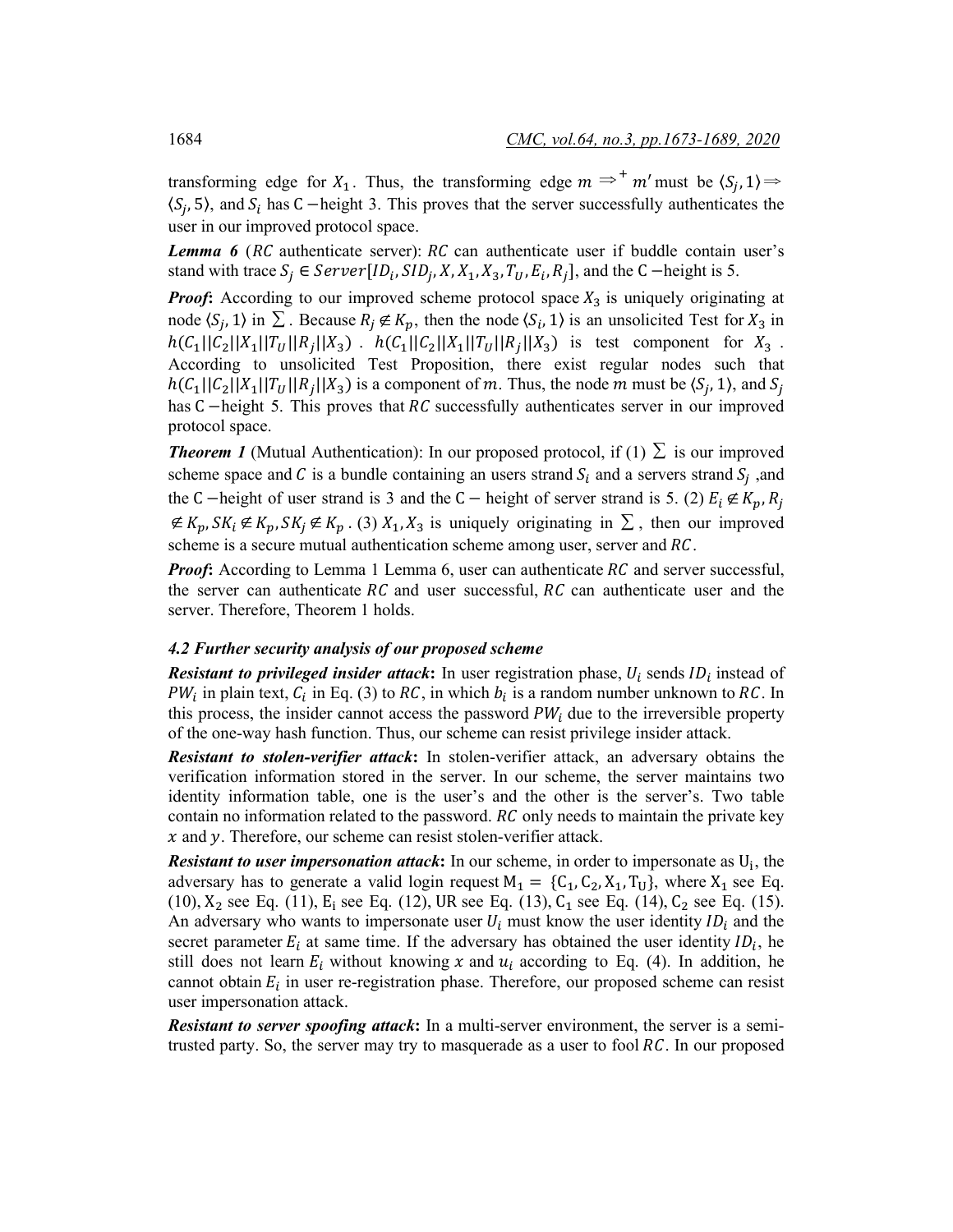scheme, we use time stamp to prevent this action. When  $RC$  receives message, he will verify time stamp transmitted by user, if the time stamp is invalid,  $RC$  rejects this session. Moreover, the time stamp of user is protect by  $C_2$  see Eq. (15), no one can forge  $C_2$ without knowing the secret parameter  $E_i$  and  $ID_i$ . Therefore, when RC has been authenticated by a user, the session must be user initialized one rather than server masquerade session. Thus, our proposed scheme could withstand server spoofing attack.

*Resistant to replay attack***:** In our improved scheme, we use time stamp and random number to prevent replay attack. The random  $a$  and  $b$  are fresh for current session. The time stamp is the current time of the system. When the adversary replays previous message,  $RC$  cannot pass the time stamp verification. In addition, if the session key agreed by them are not equal,  $U_i$  and  $S_i$  cannot authenticate each other successful. Therefore, when user, server and  $RC$  authenticated each other successfully, it must be current session, not previous session. So, our scheme can avoid replay attack.

**Three-factor security:** Firstly, we assume that an adversary A has been obtained the user's password and biometric. Obviously, A cannot forge a legitimate user. Then, we assume that  $A$  has obtained the secret parameters in the smart card. Unfortunately,  $A$  still cannot guess the correct value of password. The reason of this is that  $|D_{\nu w}/m|$  candidates of the password are existed, where  $|D_{pw}|$  is the space of password [Xiong, Li, Zeng et al. (2019)]. Therefore, the proposed scheme is secure in three-factor security.

*Resistant to wrong password and biometric login attack***:** In our scheme, secret information  $D_i$  in Eq. (7) stored in the smart is designed to check user login. If the user inputs wrong password  $PW_i^*$  or biometric  $R_i^*$ , the smart card will reject user login by checking whether  $D_i$  and  $h(h(ID_i||PW_i||R_i) mod m)$  are equal. Therefore, our scheme can quickly detect unauthorized login with wrong password.

*Resistant to denial-of-service attack in password update phase***:** In our scheme, password update can be accomplished in the smart card, and it is not assisted by server or  $RC$ . Wrong password will be rejected by the smart card through password detection mechanism. Therefore, our scheme can resist denial-of-service attack in password update phase.

*Mutual authentication among user, server and RC***:** Mutual authentication is a very important security feature for user authentication scheme, which allows any participant to authenticate the other participants. In Li et al.'s scheme [Li, Wang, Shen et al. (2016)], server only knows user communicated with him is a legal user, but he does not know who the user is without learning the identity of user. In our scheme, after  $RC$  has been authenticated by  $U_i$  and  $S_j$ , he sends the identity of  $U_i$  to  $S_j$  by computing  $C_4$  see Eq. (4). Thus  $S_i$  knows who will communicate with him. Moreover, from **Theorem 1** we know that mutual authentication can be achieved among user, server and  $RC$  by using authentication test method in our scheme. Therefore, our scheme could provide mutual authentication among user, server and  $RC$ .

*Known key security***:** After mutual authentication between user and server, they will agree on session key  $SK_i = abP = SK_i$ . Using this agreed session key user and server establish a confidentiality channel. In our scheme, the agreed session key is independent and different from other session keys. If some agreed session keys are disclosed, the other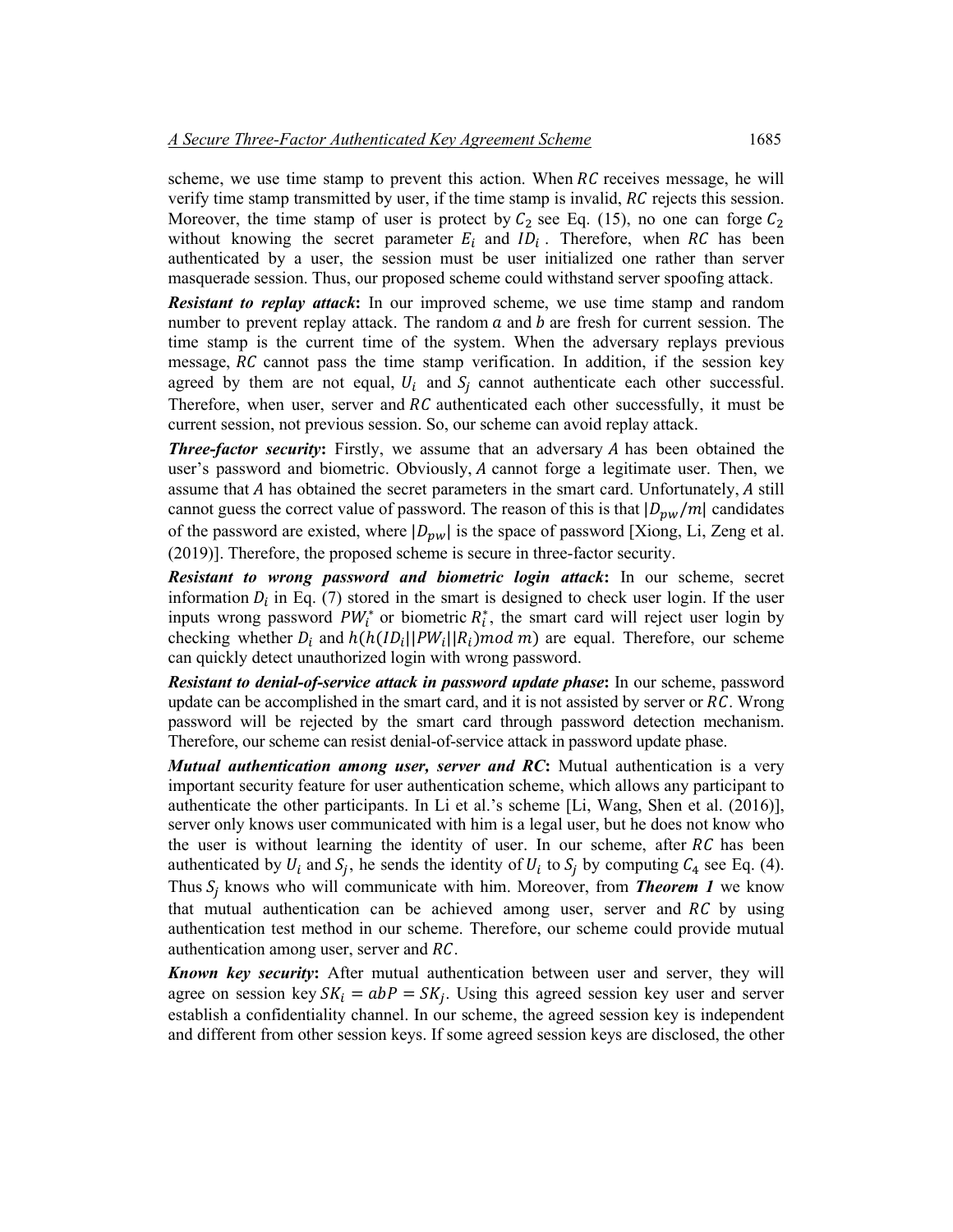agreed session keys still remain secure. Therefore, our proposed scheme can provide known key security.

**Perfect forward secrecy:** Perfect forward secrecy means that previous established session agreement key remains secure when the long-term key of the user, server and  $RC$  are disclosed. In our scheme, the long-term key consists of three kinds of key: the secret parameter  $E_i$  of user and RC, the secret parameter  $R_i$  of server and RC, and the private key x of RC. Even if the value  $E_i$ ,  $R_i$ , and x are compromised, the session agreement  $SK_i = abP = SK_j$  of previous session remains secure, because the adversary cannot compute session key with  $X_1$  and  $X_3$  due to the hardness of ECCDH problem. Therefore, out proposed scheme can achieve perfect forward secrecy.

# *4.3 Functionality comparisons*

In this section, we compare security features of our improved scheme with Li et al.'s scheme [Li, Wang, Shen et al. (2016)] and Odelu et al.'s scheme [Odelu, Das and Goswami (2015)]. The results of comparison are listed in Tab. 2. From Tab. 2, we can see that our scheme is the only one that is capable of resisting all known attacks and fulfills the desirable security features.

| <b>Security attribute</b>                                         | Li's scheme    | Odelu's scheme | <b>Ours scheme</b> |
|-------------------------------------------------------------------|----------------|----------------|--------------------|
| Resistant to privileged insider attack                            | Yes            | Yes            | Yes                |
| Resistant to stolen-verifier attack                               | Yes            | Yes            | Yes                |
| Resistant to user impersonation attack in<br>registration phase   | N <sub>0</sub> | Yes            | Yes                |
| Resistant to server spoofing attack                               | N <sub>0</sub> | Yes            | Yes                |
| Resistant to replay attack                                        | Yes            | Yes            | Yes                |
| Three-factor security                                             | N <sub>0</sub> | No.            | Yes                |
| Resistant to wrong password and<br>biometric login attack         | Yes            | Yes            | Yes                |
| Resistant to denial-of-service attack in<br>password update phase | Yes            | Yes            | Yes                |
| Mutual authentication among user, server<br>and $RC$              | Yes            | <b>Yes</b>     | Yes                |
| Known key security                                                | Yes            | Yes            | Yes                |
| Perfect forward secrecy                                           | <b>Yes</b>     | Yes            | Yes                |

**Table 2:** Functionality comparisons

### *4.4 Performance comparisons*

For efficiency analysis, we compare the time complexity of our scheme with Li et al.'s scheme [Li, Wang, Shen et al. (2016)] and Odelu et al.'s scheme [Odelu, Das and Goswami (2015)], including the server registration phase, user registration phase and authenticated key agreement phase. To facilitate analysis, the notations are defined as follows.

 $T_m$ : the time complexity for ECC point multiplication operation.

 $T_h$ : the time complexity of one-way hash function.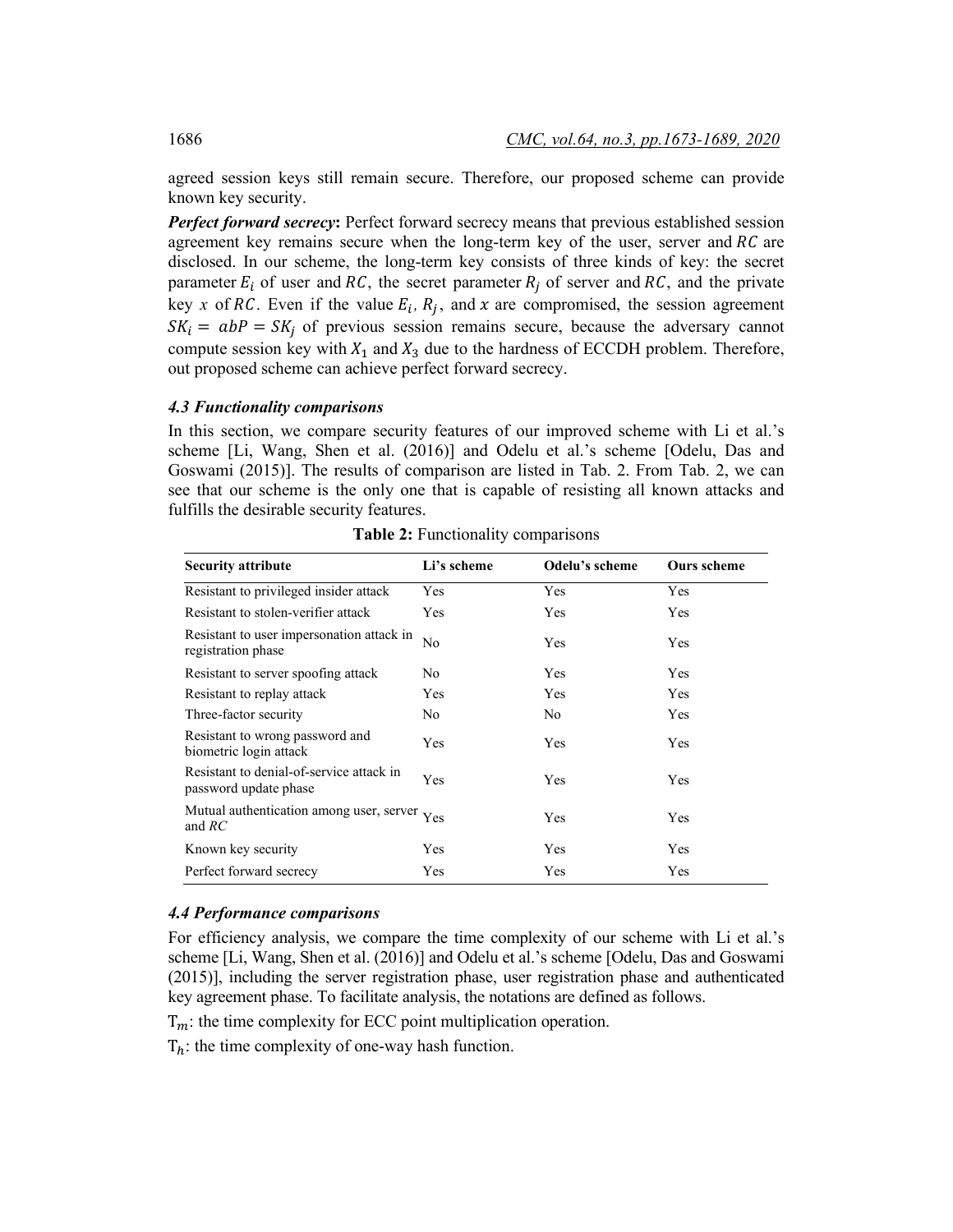The results of performance comparisons are summarized in Tab. 3. From Tab. 3, we can see that the computation cost of our scheme is more economic than that of Li's scheme [Li, Wang, Shen et al. (2016)] and Odelu's et al. scheme [Odelu, Das and Goswami (2015)]. Because the time complexity of hash function is low [Xu and Wu (2015)], the time cost of three schemes are almost at the same level. However, our scheme provides higher security functionality compared with the other two schemes. Therefore, our scheme is more secure but costs less.

| <b>Schemes</b>                    | Li's scheme     | Odelu's scheme  | – Ours scheme   |
|-----------------------------------|-----------------|-----------------|-----------------|
| Server registration phase         | Th              | 2T <sub>h</sub> | Th              |
| User registration phase           | 5T <sub>h</sub> | 4T <sub>h</sub> | 4T <sub>h</sub> |
| Authenticated key agreement phase | $6T_m + 22T_h$  | $6T_m + 24T_h$  | $6T_m + 21T_h$  |
| Overall computation cost          | $6T_m + 28T_h$  | $6T_m + 30T_h$  | $6T_m + 26T_h$  |

**Table 3:** Performance comparisons

# **5 Conclusions**

In this paper, we have proposed a new three-factor authenticated key agreement protocol to remedy the problem of three-factor in Odelu's scheme [Odelu, Das and Goswami (2015)]. We have proved our scheme fulfills mutual authentication by using the authentication test method. Moreover, through the informal security analysis, we have shown that our scheme can resist various known attacks and provide more security features. At last, our scheme has been compared with two related schemes. The comparison has shown that our improved scheme provides not only useful and security functional features such as server anonymity and mutual authentication but also has high computational efficiency.

**Funding Statement:** This work is supported by the Sichuan education department research project (No. 16226483), Sichuan Science and Technology Program (No. 2018GZDZX0008), Chengdu Science and Technology Program (No. 2018-YF08-00007- GX), the National Natural Science Foundation of China (No. 61872087).

**Conflicts of Interest:** The authors declare that they have no conflicts of interest to report regarding the present study.

# **References**

**Gu, K.; Yang, L. H.; Yin, B.** (2018): Location data record privacy protection based on differential privacy mechanism. *Information Technology and Control*, vol. 47, no. 4, pp. 639-654.

**Guttman, J. D.; Fbrega, F. J. T.** (2000): Authentication tests. *Proceedings of the IEEE Symposium on Security and Privacy*, pp. 96-109.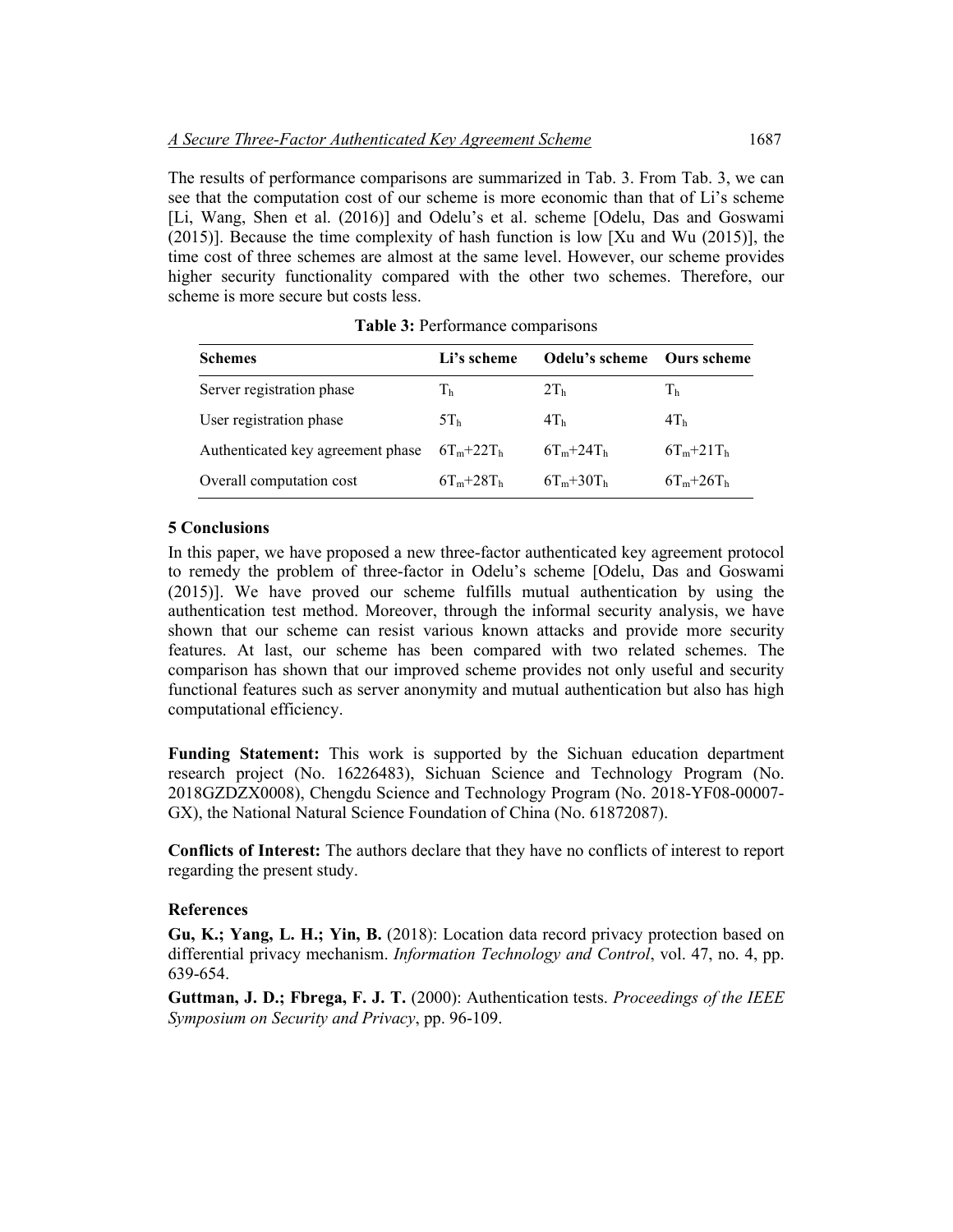**Guttman, J. D.; Fbrega, F. J. T.** (2002): Authentication tesssts and the structure of bundles. *Theoretical Computer Science*, vol. 283, no. 2, pp. 333-380.

**He, D. B.; Wang, D.** (2015): Robust biometrics-based authentication scheme for multiserver environment. *IEEE Systems Journal*, vol. 9, no. 3, pp. 816-823.

**He, S. M.; Zeng, W. N.; Xie, K.; Yang, H. M.; Lai, M. Y. et al**. (2017): PPNC: privacy preserving scheme for random linear network coding in smart grid. *KSII Transactions on Internet & Information Systems*, vol. 11, no. 3, pp. 1510-1532.

**Hsiang, H. C.; Shih, W. K.** (2009): Improvement of the secure dynamic ID based remote user authentication scheme for multi-server environment. *Computer Standards & Interfaces*, vol. 31, no. 6, pp. 1118-1123.

**Jiang, Q.; Khan, M. K.; Lu, X.; Ma, J.; He, D.** (2016): A privacy preserving threefactor authentication protocol for e-Health clouds. *The Journal of Supercomputing*, vol. 72, no. 10, pp. 3826-3849.

**Lee, C. C.; Lin, T. H.; Chang, R. X.** (2011): A secure dynamic ID based remote user authentication scheme for multi-server environment using smart cards. *Expert System with Applications*, vol. 38, no. 11, pp. 13863-13870.

**Li, L. H.; Lin, I. C.; Hwang, M. S.** (2001): A remote password authentication scheme for multi-server architecture using neural networks. *IEEE Transaction on Neural Network*, vol. 12, no. 6, pp. 1498-1504.

**Li, X.; Wang, K. H.; Shen, J.** (2016): An enhanced biometric-based user authentication scheme for multi-server environment in critical systems. *Ambient Intelligence and Humanized Computing*, vol. 7, pp. 427-443.

**Liao, Y. P.; Wang, S. S.** (2009): A secure dynamic ID based remote user authentication scheme for multi-server environment. *Computer Standards & Interfaces*, vol. 31, no. 1, pp. 24-29.

**Lin, I. C.; Hwang, M. S.; Li, L. H.** (2003): A new remote user authentication scheme for multi-server architecture. *Future Generation Computer Systems*, vol. 19, pp. 13-22.

**Mishra, D.** (2016): Design and analysis of a provably secure multi-server authentication scheme*. Wireless Personal Communications*, vol. 86, pp. 1095-1119.

**Odelu, V.; Das, A. K.; Goswami, A.** (2015): A secure biometrics-based multi-server authentication protocol using smart cards. *IEEE Transactions on Information Forensics and Security*, vol. 10, no. 9, pp. 1953-1966.

Perrig, A.; Song, D. (2000): Looking for diamonds in the desert-extending automatic protocol generation to three-party authentication and key agreement. *Proceedings of the 13th IEEE Computer Security Foundations Workshop*, pp. 64-76.

**Pointcheval, D.; Zimmer, S.** (2008): Multi-factor authenticated key exchange. *Applied Cryptography and Network Security*, pp. 277-295.

**Shen, H.; Gao, C. Z.; He, D. B.; Wu, L. B.** (2015): New biometrics-based authentication scheme for multi-server environment in critical systems. *Ambient Intelligence and Humanized Computing*, vol. 6, pp. 825-834.